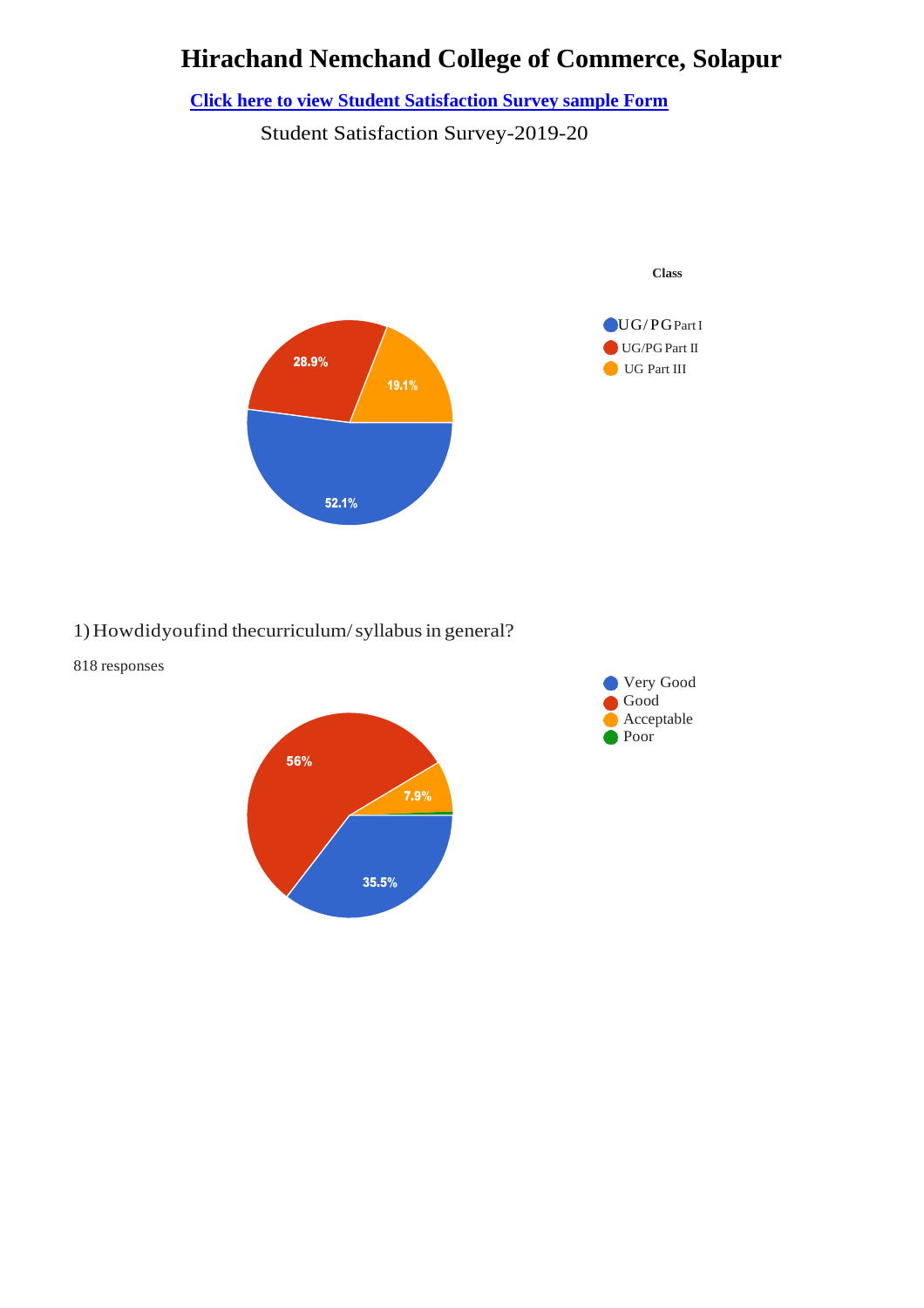#### 2)Your opinion on contents and structure of the syllabus

#### 818 responses



#### 3)Doyouthinkthesyllabusishelpfultoenhanceyourentrepreneurshipskills

818 responses



4) Is the reading and reference material regarding curriculum/subjects easily available?

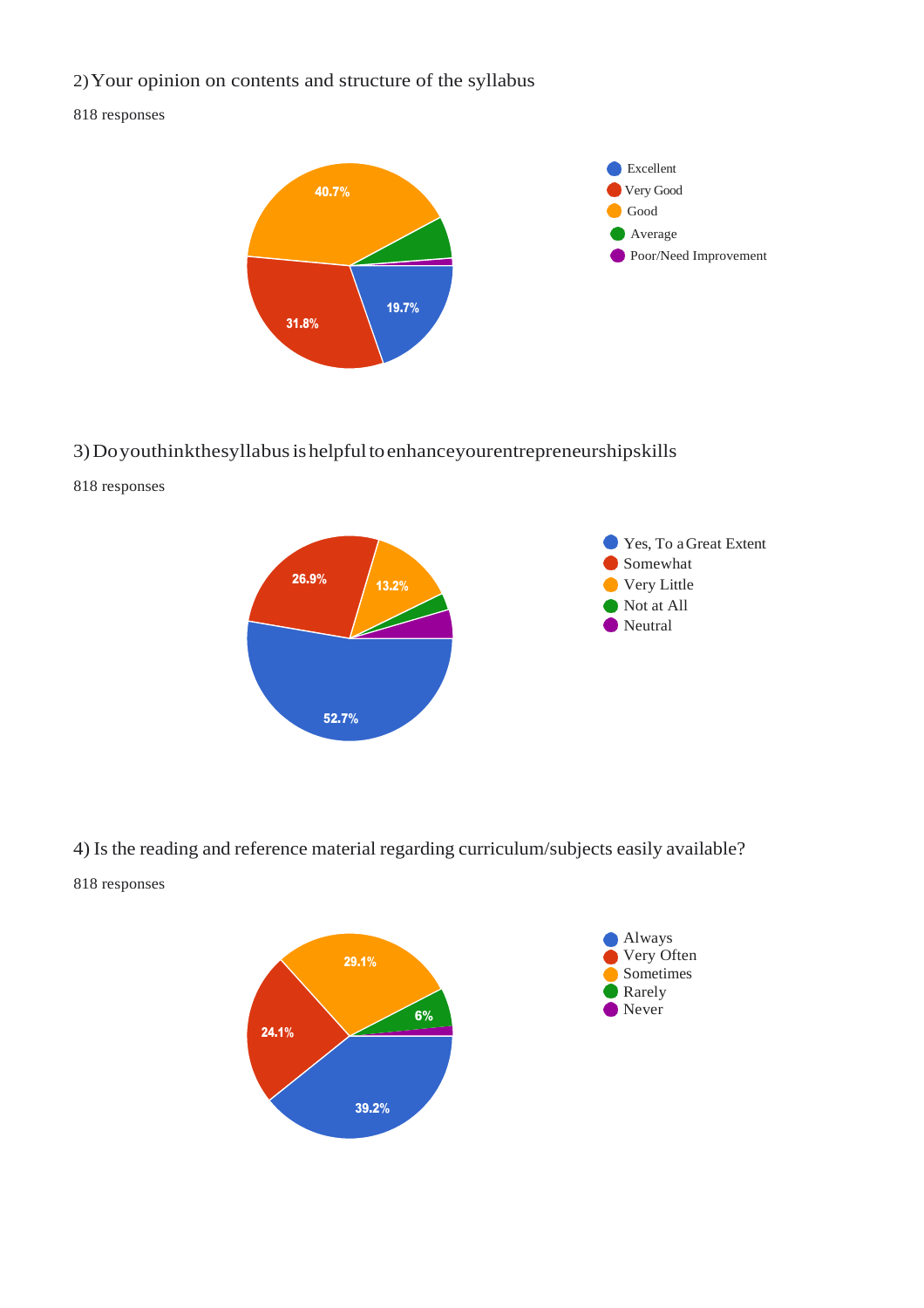5) Rate availability of required books in Library

#### 818 responses



#### 6)PercentageofSyllabuscoveredin theclassbyteachers

818 responses



#### 7)Teachersapproachtoteachingcanbedescribedas:

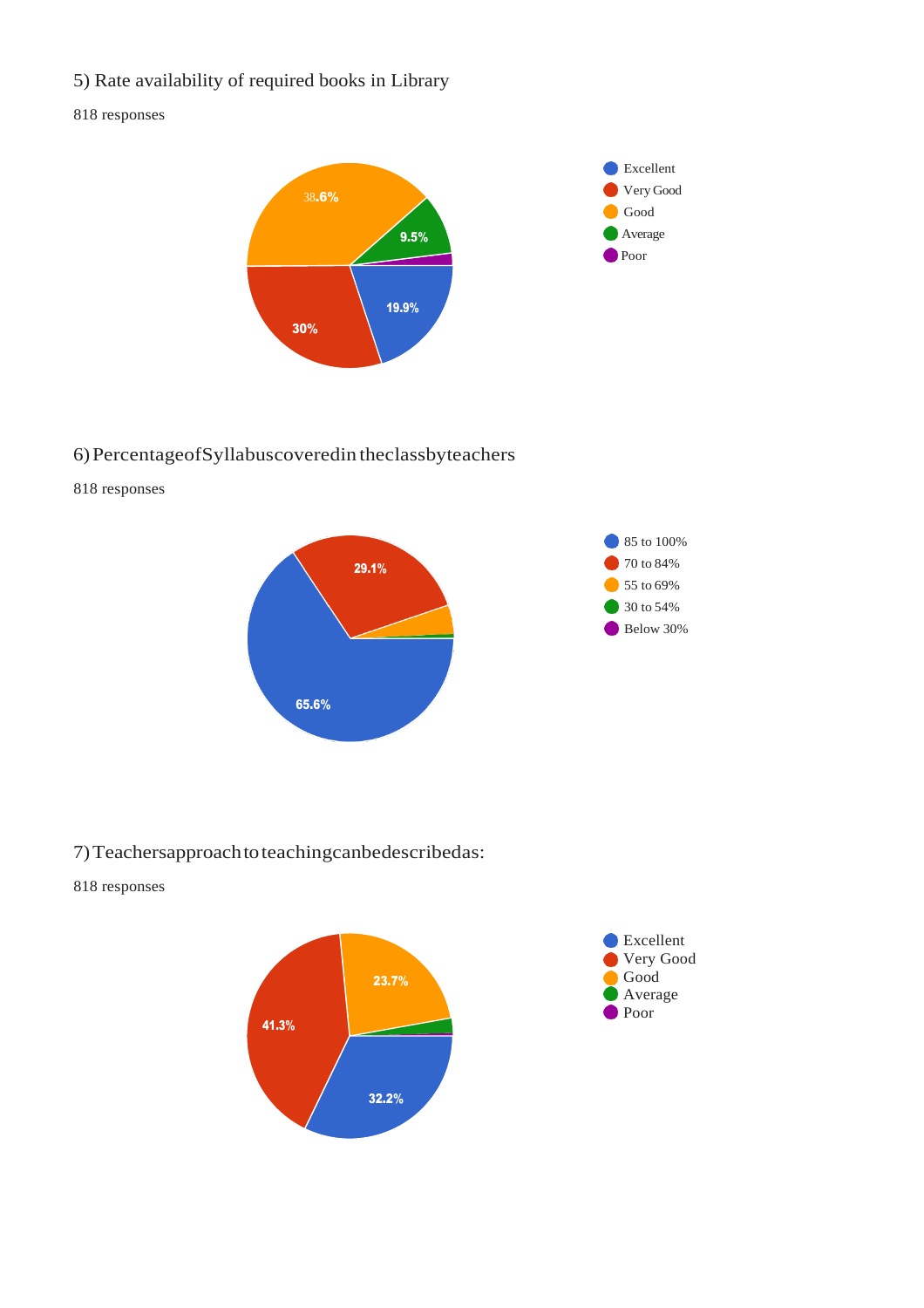8) Teachers identify your strenghts and Motivate you to participate in activities

818 responses



#### 9) Teachersareable to identifyyourweaknessesandhelpyou toovercomethem

818 responses



### 10)Effortstakenbyinstitute/teacherstoinculcatesocialvaluesandhumanvaluesto make you responsibleperson

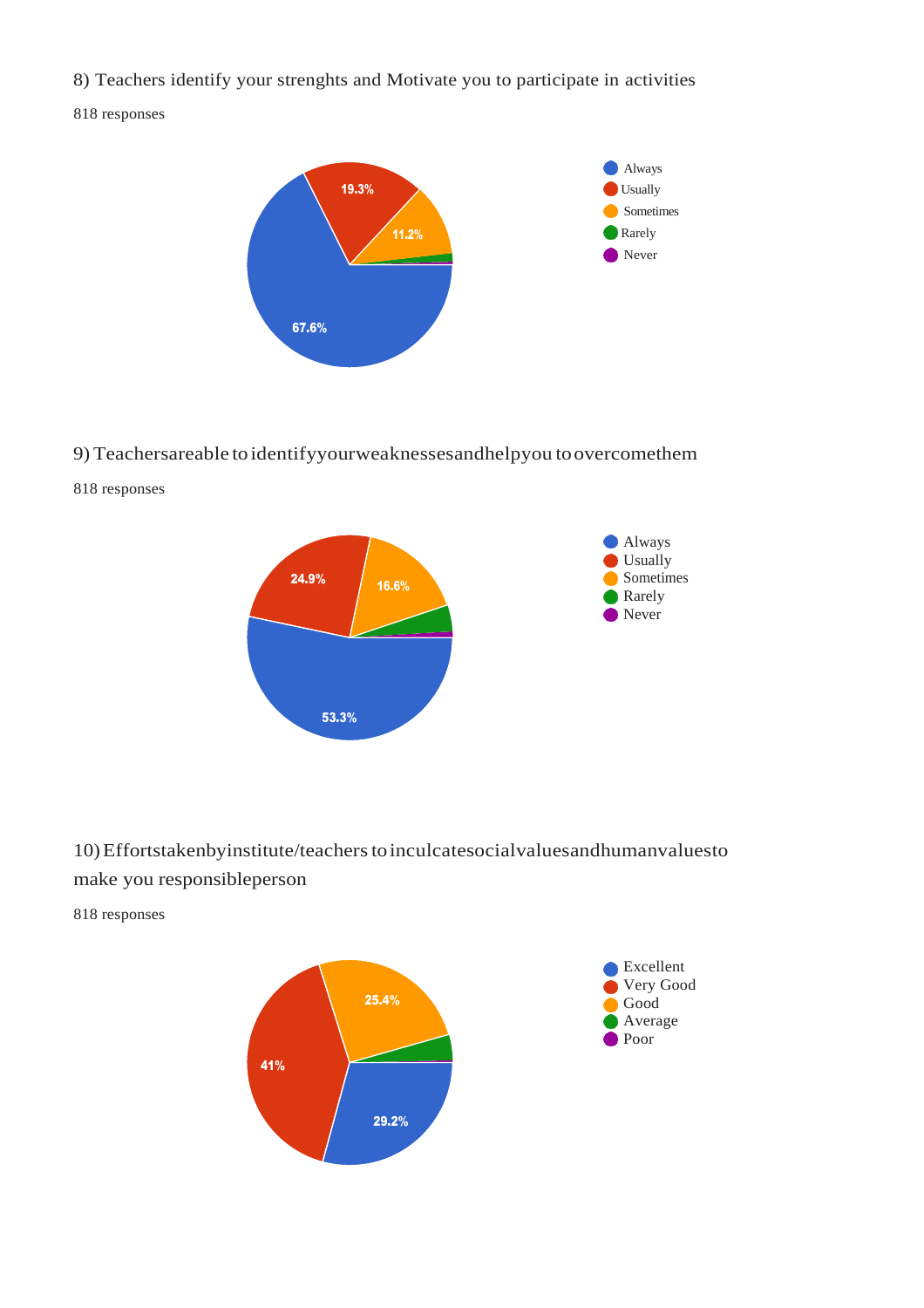11) Teachers explain the concepts, terms using examples and applications

818 responses



12) Teachers inform you about Programme outcomes and course outcomes

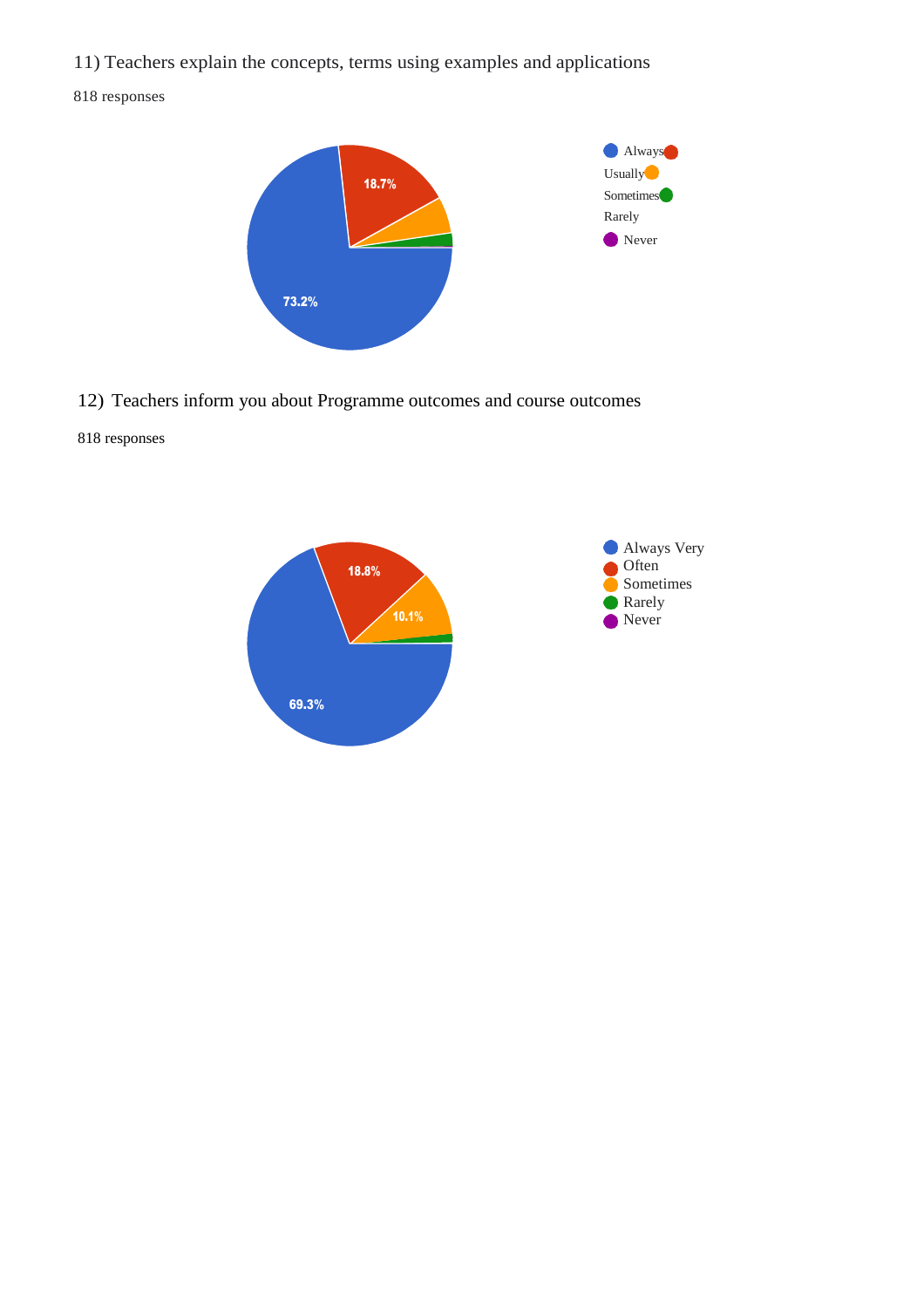13) Youropinionabout---Theinternalevaluationprocess--TransparencyandFairness

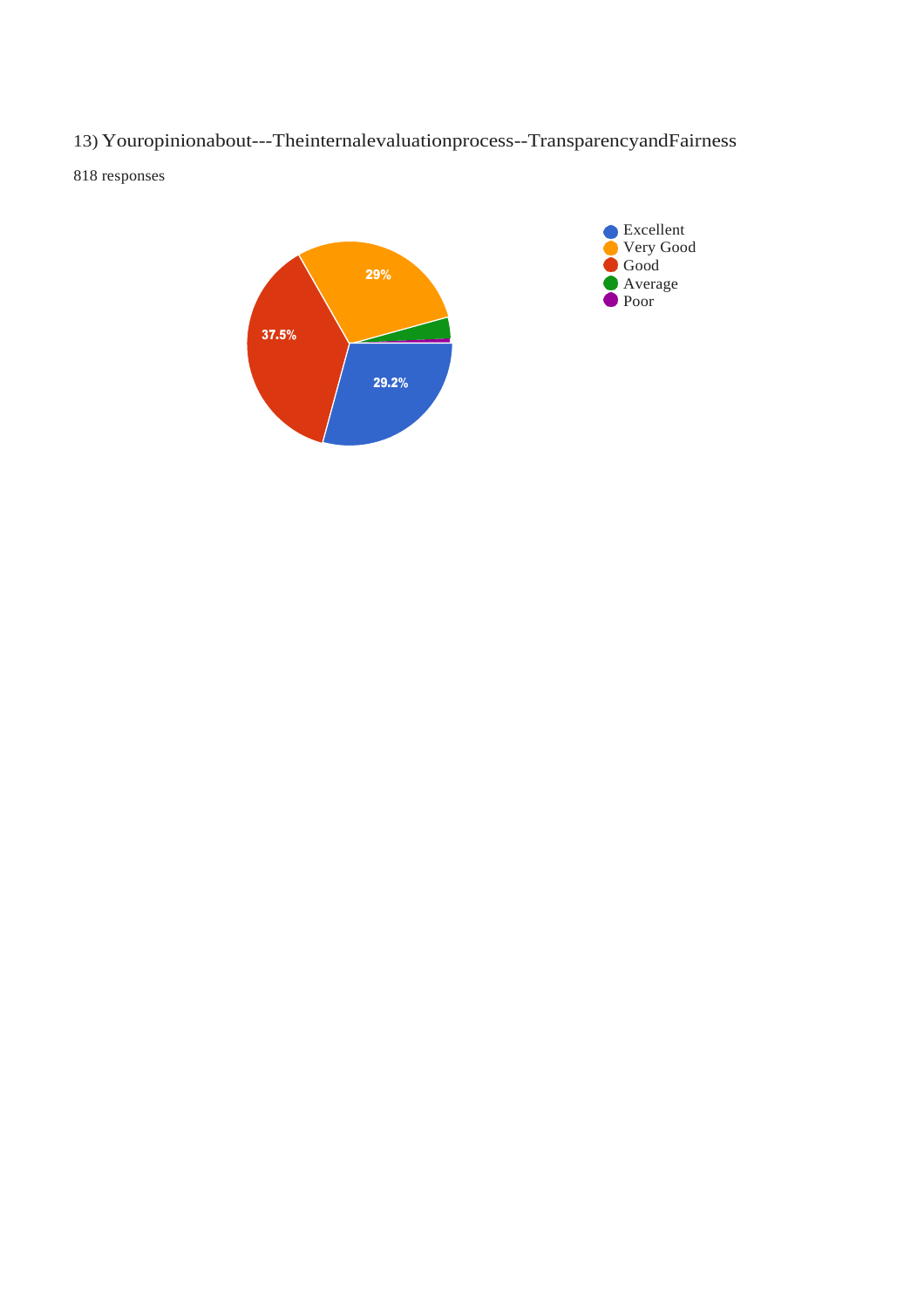# 14) Your overall experience in the college

#### 818 responses



# 15) Theoverallqualityofteaching-learningprocess



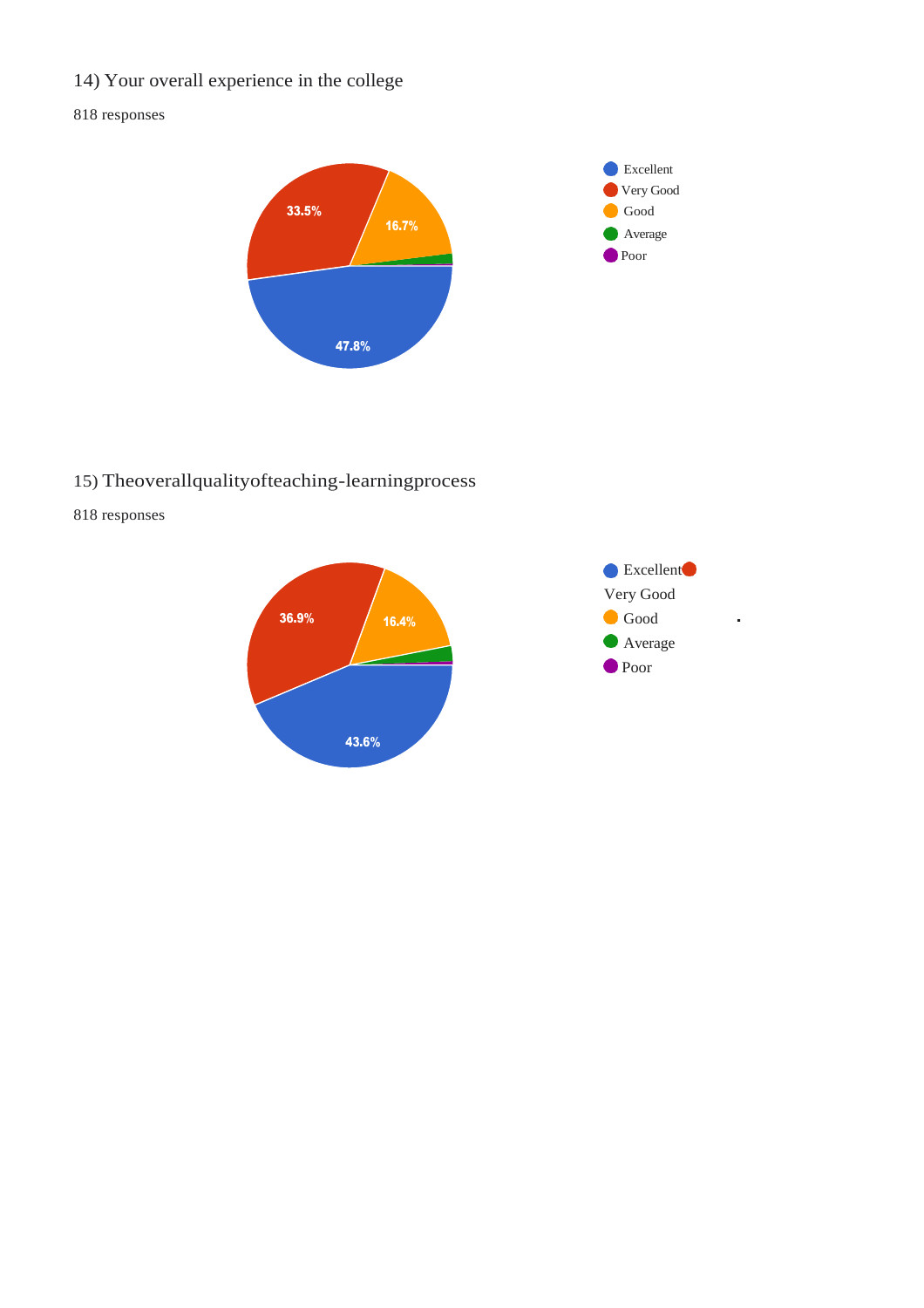Hira•hand Nemcharid College of Comiricrce (MHA DepnromKt)

|           | BBA I Sem I              |                 |      |                         |              |     |              |     |                |     |     |     | November-2019 |         |  |
|-----------|--------------------------|-----------------|------|-------------------------|--------------|-----|--------------|-----|----------------|-----|-----|-----|---------------|---------|--|
| Respondan | Faculty                  | Subject         | 1    | $\overline{\mathbf{c}}$ | $\mathbf{3}$ | 4   | $\mathbf{s}$ | 6   | $\overline{I}$ | 8   | 9   | 10  | 11            | Project |  |
| 96        | Pvy                      | ftC             | 94.9 | $\circ \wedge$          | 93           | 2.2 | 4,4          | 4.4 | 4,5            | 4.6 | 4.6 |     |               |         |  |
| 96        | $I\cdot vK$              | <b>FA</b>       | 92.7 | 9s                      | 79           | 2.5 | 4.1          | 4Z  | 4.2            | 4.6 | 4.6 |     |               |         |  |
| 96        | $\bullet \bullet \gamma$ | BE-I            | 70.  | $\rightarrow$           | i g          | 1,6 | 2.7          | 2.7 | 2.6            | 2.2 | 2.9 |     |               |         |  |
| 96        | <b>RYK</b>               | PM              | 97.6 | 95.                     | 95           | 2.1 | 4.7          | 4.6 | 4.7            | 4.8 | 4.7 | 4.7 | 4.7           |         |  |
| 96        | sP<                      | BO <sub>9</sub> | 89.5 | 90                      | 83           | 2.I | 4.I          | 4.1 | 4.2            | 4.2 | 4.3 |     |               |         |  |
| 06        | ST'K                     | Pkf-I           | 94.0 | 91                      | 90           | 2.I | 4.3          | 4.2 | 4.2            | 4C  | 4.d |     |               |         |  |

 $\bullet$ 

bodas?

 $\sqrt{d}$ 

Q . Me 4<br>1-Slow 2-Average 3-Fast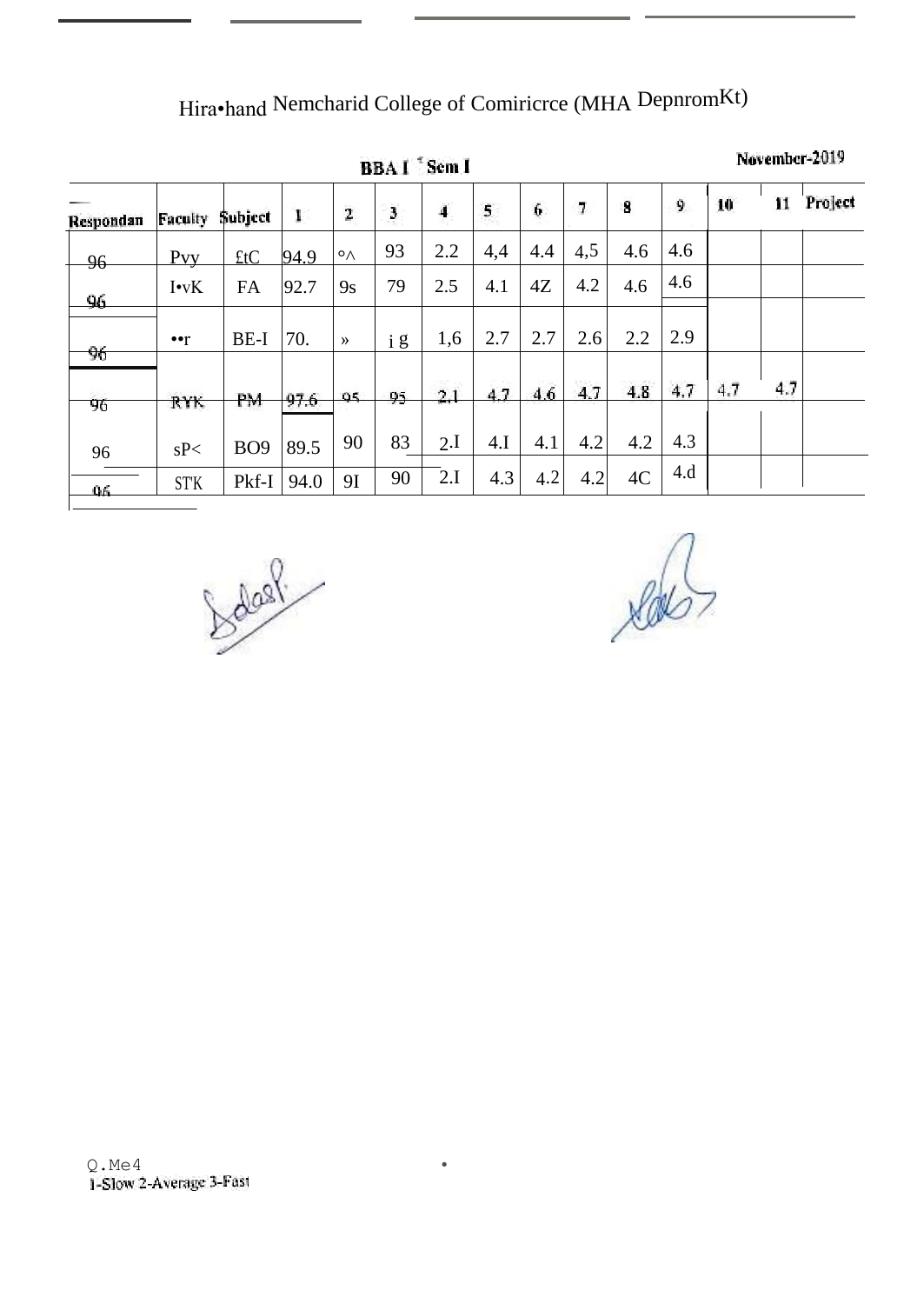| $\mathbf{L}$<br>Respondant Faculty Subject |             |             | $\mathbf{1}$ | $\mathbf{z}$      | 3. | 4         | $5 -$          | 6   | 7   | 8      | 9   | 10  | и             | Project |
|--------------------------------------------|-------------|-------------|--------------|-------------------|----|-----------|----------------|-----|-----|--------|-----|-----|---------------|---------|
| 61                                         | KytJ        | Tax         | 9Y.0         | J2                | 37 | Q.1       | 4.3            | 4.I | 4.3 | 8.6    | 4.3 | 4.3 | 4.3           |         |
|                                            | $p\cdot d$  | <b>FLIS</b> | g7.6         | $b \underline{6}$ | 54 | $*$ '     | s <sub>4</sub> | 4.3 | 4.4 | 4.2    | 4.G | 4'4 | 4"            |         |
| 61                                         |             |             |              |                   | 28 | 17        | 29             | 3.2 | 3.3 | 2.7    | 3.7 | 3.3 | 3.2           |         |
| $-61$                                      | <b>RSG</b>  | BE-H        | 78.9         | 47                |    |           |                |     |     | 4,3    | 4.6 | 4.3 | 4J            |         |
| 61                                         | $R^2S$      | <b>BS</b>   | 96.7         | <b>GB</b>         | 56 | 2.2       | 4.4            | 4.4 | 4.4 |        |     |     |               |         |
|                                            | <u>itix</u> | ivi R       | 99.7         | 60                | 60 | $\circ$ 0 | 4.7            | 4.6 | 4.8 | $\S.9$ | 4.9 | 4.8 | $\tilde{n}.8$ |         |
| $\overline{6}t$                            |             |             |              |                   |    |           |                |     |     |        |     |     |               |         |
| 61                                         | SPK.        | 11          | 89.2         | 55                | 34 | 2.1       | 3.5            | 3.6 | 78  | 3.7.   | 4.2 | 3.8 | 3.9           |         |

Hirachand Nemchand College of Commerce (MBA Department)

belast

 $W$ 

Q. No- 4<br>1-Slow 2-Average 3-Fast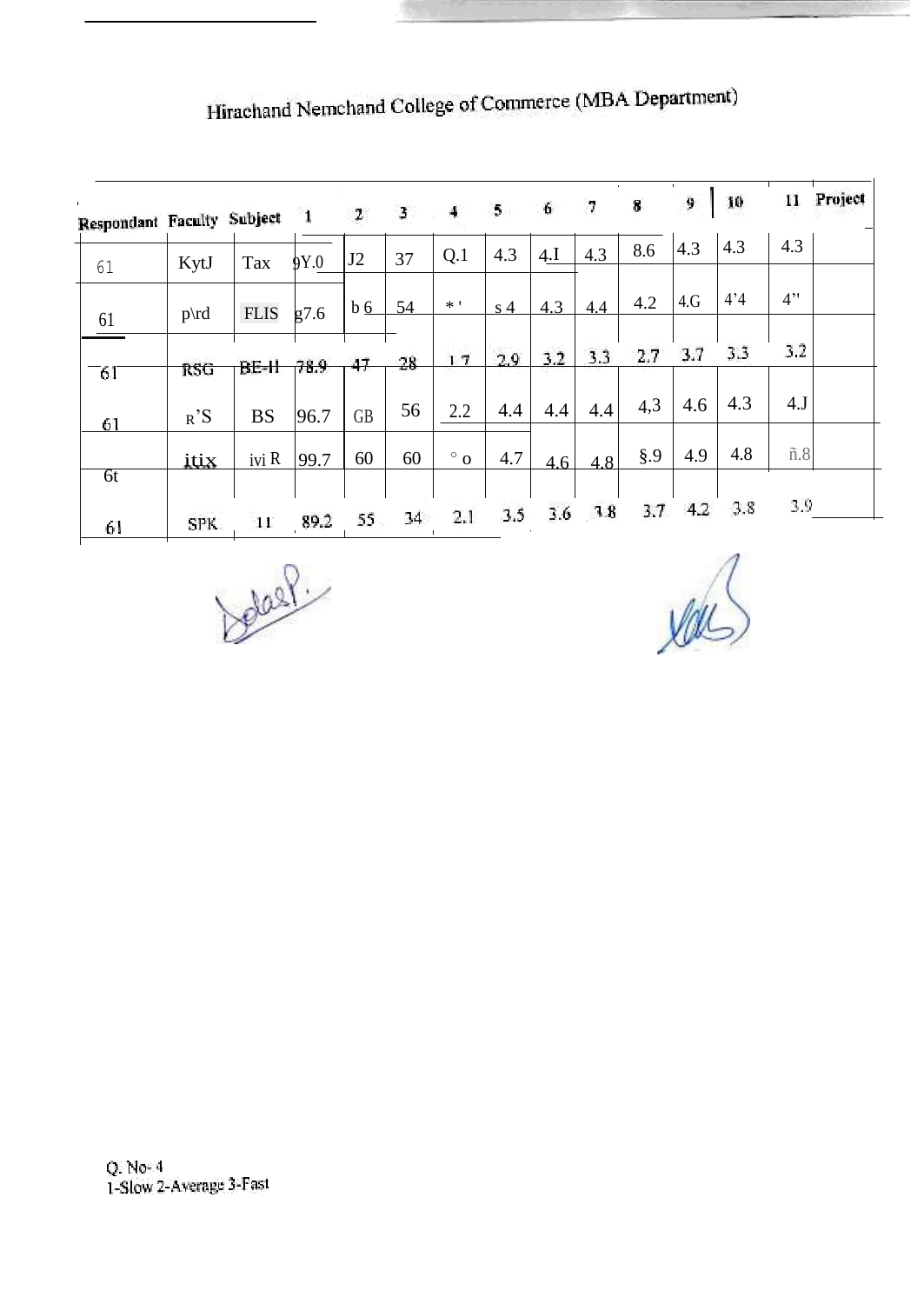Hirachand Nemchand College of Commerce (MBA Department)

**BBA III** «Sem V

November-2019

| Respondant Faculty |            | Subject   | 1    | 2  | 3  | 4   | 5   | 6   |     | 8   | 9   | 10  | 11                 | Project |
|--------------------|------------|-----------|------|----|----|-----|-----|-----|-----|-----|-----|-----|--------------------|---------|
|                    | KVU        | CMA       | 88.1 | 23 | 17 | 1.8 | 3.6 |     | 3.8 | 3.3 | 4.2 | 3.9 | 3.8                |         |
| 24                 | PVK        | $FM-1$    | 94.4 | 48 | 35 | 2.0 | 4.1 | 4.0 | 3.8 | 4.0 | 4.2 | 4.2 | 3,9                |         |
|                    | evK        | HRM-I     | 1957 | 47 | 40 | 2.0 | 4.2 | 4.1 | TO  | 4.1 | 4.2 | 4.2 | 3.9                |         |
|                    | <b>RYK</b> | MM-I 95.4 |      | 48 | 49 | 2.0 | 4.2 | 4.0 | 4.1 | 4.1 | 4.0 | 4.0 | 3.9                |         |
| SO<br>2G           | RYK ·      | <b>RM</b> | 917  | 24 | 25 | 2.1 | 4,4 | 4.3 | 4.2 | 4.3 | 4.3 | 4.3 | 4.0.               |         |
| 50                 | <b>SPK</b> | PM-I      | 89.3 | 44 | 29 |     | 3.4 |     | 3.4 | 3.5 | 3.9 | 3.4 | $\hat{\mathbf{5}}$ |         |

Jobart 1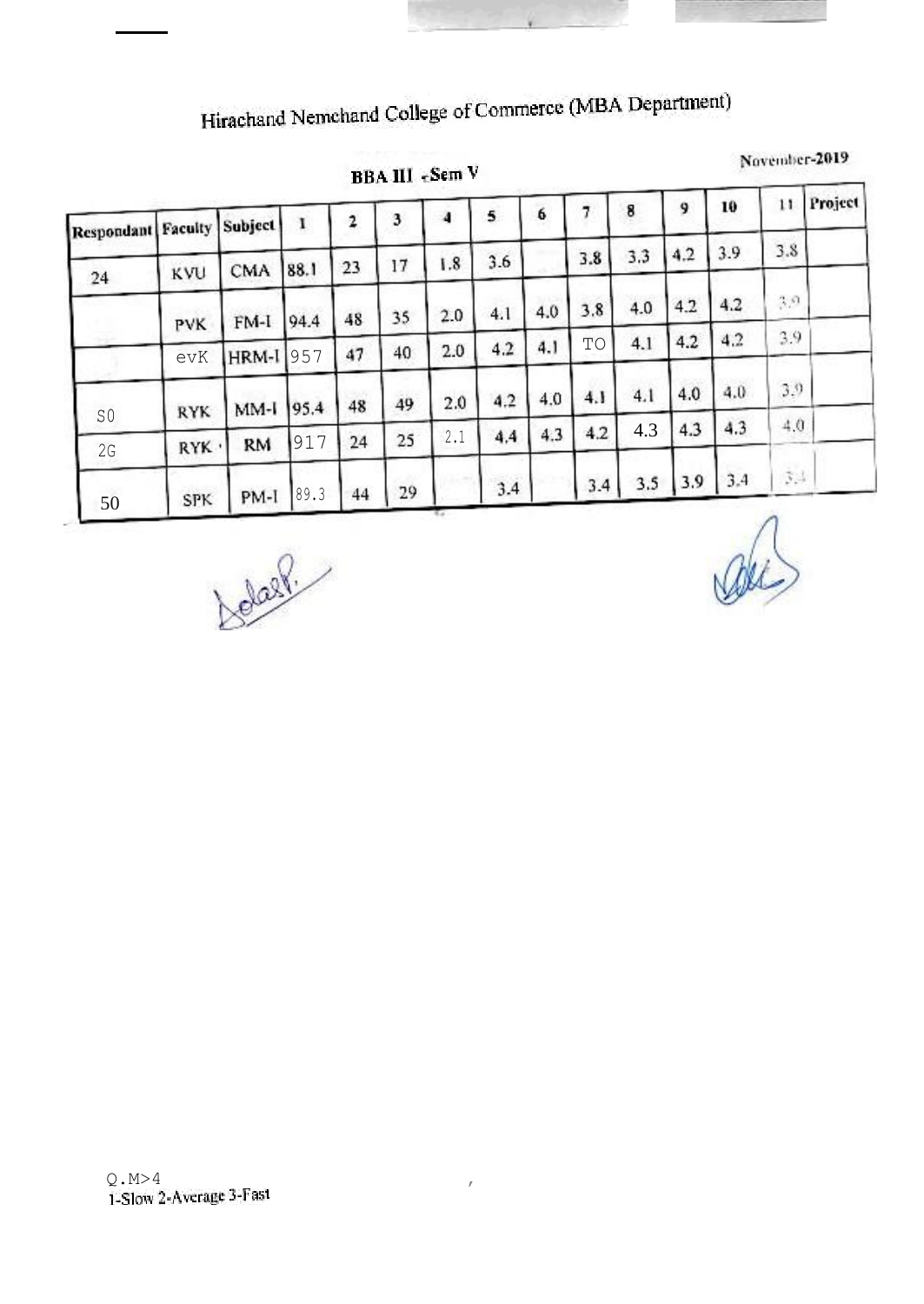# tiirachond Nern hand College of Co-rce (MBA Departtrlent) **Feedback Report**

DCAI Sem I

| <b>Respondant Faculty</b> |            | Subject       | 4    | $\overline{\mathbf{2}}$ | $\mathbf{J}$ | 4    | 5   | 6   | 7    | 8   | 9   | 10    | П                                 | Project |
|---------------------------|------------|---------------|------|-------------------------|--------------|------|-----|-----|------|-----|-----|-------|-----------------------------------|---------|
| 50                        | <b>AMR</b> | <b>DHS</b>    | 95.7 | 49                      | 46           | z.I  | 4.3 | 4.4 | 4.4  | 4.5 | 4.5 | 4.3.  | $1.*$                             |         |
| 50                        | <b>AMR</b> | W             | 98.2 | 49                      | 43           | 2.3  | 4,3 | 4.3 | 4.4  | 4.6 | 4.7 | 4.S   | $0 -$                             |         |
| 50                        | <b>JW</b>  | ΤT            | 95.8 | 17                      | 45           | 12.2 | 4.0 | 4.5 | 4.2  | 4.1 | 4.4 | 4.3   | $\bullet$ $\vert \ \cdot \ \vert$ |         |
| SO                        | yRM        | Maths         | 94.5 | 42                      | 35           | 1.7  | 3.7 | 3.8 | 3.7  | 3.1 | 4.4 | 3.9   | $1 - 111$                         |         |
| 50                        | <b>JRM</b> | Stat          | 96.4 | 42                      | 32           | 1.8  | 3.5 | 3.8 | 3.6  | 3.0 | 4.3 | 3.9   | 3.6.                              |         |
| 50                        | JW         | Eng           | 918  | 45                      | 49           | 2.0  | 45  | 43  | 4.6  | 45  | 45  | tS    |                                   |         |
| 50                        | R4SM       | $\mathcal{C}$ | 99.8 | 48                      | 50           | 2.1  | 4.7 | 4.7 | 4.7  | 4.8 | 4.8 | H.7   | Γ.                                |         |
| ${\bf SO}$                | sRu        | <b>sr</b>     | .6   | 47                      | 40           | 2.3  | 3.9 | 4.I | 4.g. | 4.T | 4.6 | $4.*$ | $\cdot$ -I $"$                    |         |

Solar

October-2019

I.5Iow2.Av 3-Fost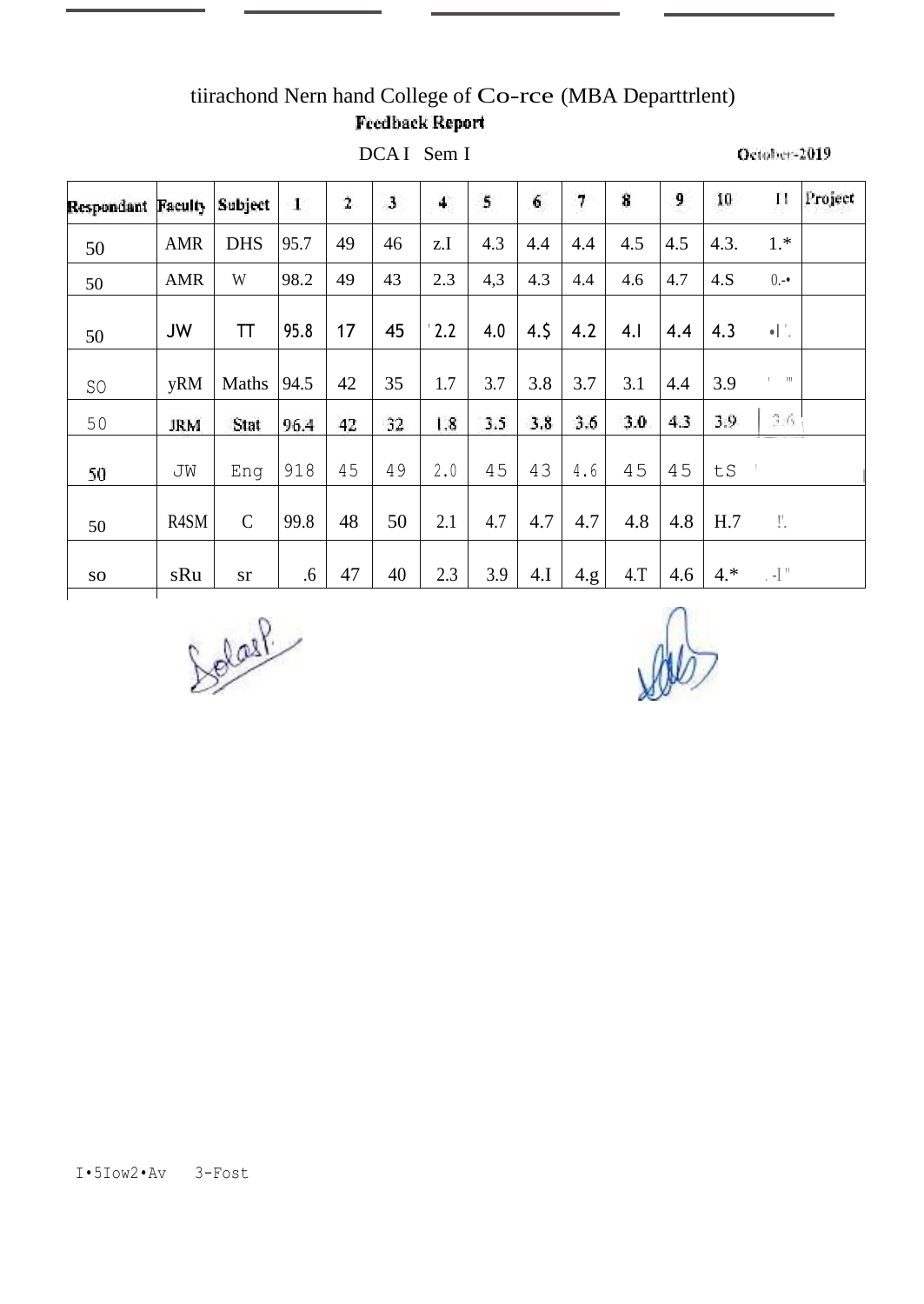Hiis•p dN n h•ndCollege of Commerce U A Ser pent)<br>pt cabacg Report

| <b>BCAII</b> | Sem III |  |
|--------------|---------|--|
|              |         |  |

| <b>Respondant Faculty Subject</b> |            |                  | ា    |    | 3  |     | 5   | 6   | 7   | 8   | 9   | 10            | и      | Project |
|-----------------------------------|------------|------------------|------|----|----|-----|-----|-----|-----|-----|-----|---------------|--------|---------|
|                                   | AMR        | <b>DBMS</b> 75.9 |      | 40 | 39 | 2.0 | 3.8 | 4.0 | 4.0 | 4.2 | 4.2 | $4.3^{\circ}$ | 4.1    |         |
| 43<br>43                          | AMR        | DS.              | 90.0 | 40 | 38 | 2.1 |     | 4.0 | 4.1 | 4.3 | 4.2 | 4.1           | 4,1    |         |
| 43                                | <b>MSM</b> | $C++$            | 95.5 | 42 | 43 | 2.0 | 4.3 | 4.2 | 4.4 | 4.5 | 4.4 | 4.3           | $+1.1$ |         |
| 43                                | SAP        | OR               | 96.2 | 42 | 39 | 2.1 | 4.3 | 4.1 | 4.4 | 4.1 | 4.2 | 4.3           | 4.3    |         |
| 43                                | SRH        | <b>NTW</b>       | 84.3 | 43 | 39 | 2.0 | 4.0 | 4.0 | 4.0 | 4.0 | 4.1 | 4.0           | 彩线     |         |

Detail

ż,

į,

Q. No- 4<br>1-Slow 2-Average 3-Fast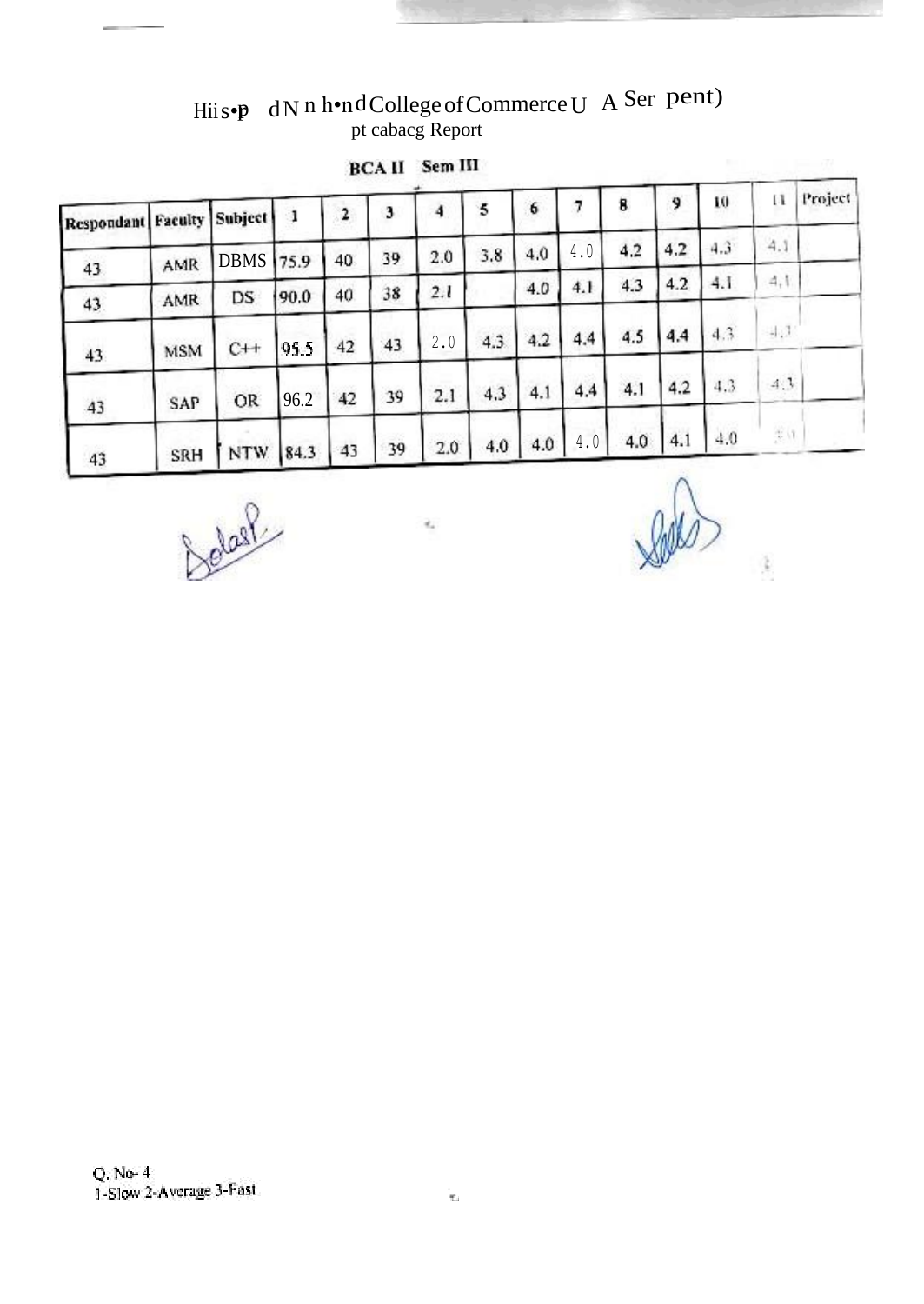# Hirachand Nemchand College of Commerce (MBA Department)<br>Feedback Report

¥

|                            |            |             |            |      |       |                |               |           |        |     |     | October-2019             |        |         |  |
|----------------------------|------------|-------------|------------|------|-------|----------------|---------------|-----------|--------|-----|-----|--------------------------|--------|---------|--|
| Respondant Faculty Subject |            |             |            | 2    | 3     |                | 5.            | 6         | 7      | 8   | 9   | 10                       | П      | Project |  |
| \$4                        | AMR        | DM&W 97.5   |            | 34   | 31    | 2.1            | 4.0           | 4.2       | 4.0    | 4.2 | 4.2 | 4清                       | 42.    | 3.8     |  |
| $-34$                      | <b>MSM</b> | Згарок 89.1 |            | 34   | 32    | 70             | 4.4           | 4.5       | 4,4    | 4.4 | 4.4 | 4.4                      |        |         |  |
| -34                        | <b>MSM</b> | Java        | 89.8       | 32   | 33    | 2.0            | 4.6           | $4.4-1$   | $-4.4$ | 4.6 | 4.6 | 4.6                      | $-1/1$ | 4.1     |  |
| -34                        | sltH       | C#          | B3.0       | $3-$ | $***$ | $*$ $\epsilon$ | $^{\prime}$ . | 3.3       |        | 3.4 |     | $\cdots$<br>$\mathbf{1}$ |        | 766     |  |
| 34                         | SRH        |             | Linux 83.2 | 33   | 23    | 2,1            | 3.2           | $3.4$ 3.1 |        | 3.4 | 4.0 | 3.4                      | 道法     |         |  |
|                            |            |             |            |      |       |                |               |           |        |     |     |                          |        |         |  |

Jobst.

10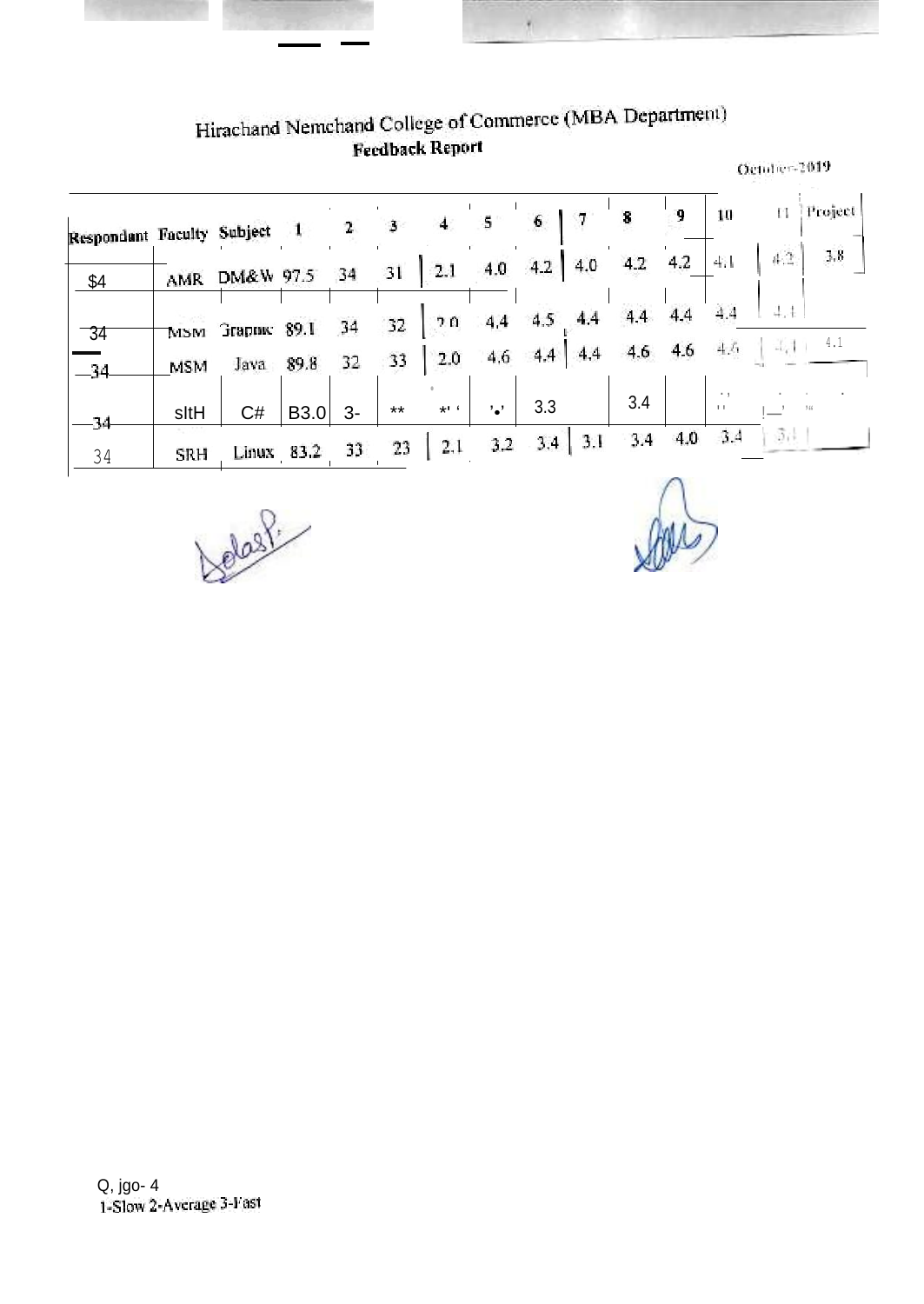|                          |                             |                            |                                                          |                                                                                |                                         |                                               | Hirachand Nemchand College ot Commerce, Solap r      |                                            |                                                                          |                                                          |                |          |
|--------------------------|-----------------------------|----------------------------|----------------------------------------------------------|--------------------------------------------------------------------------------|-----------------------------------------|-----------------------------------------------|------------------------------------------------------|--------------------------------------------|--------------------------------------------------------------------------|----------------------------------------------------------|----------------|----------|
|                          |                             |                            |                                                          |                                                                                |                                         |                                               | Students i-eedback 2019-20                           |                                            |                                                                          |                                                          |                |          |
| Name of the leacher      | Class:                      | No. of<br>Respondd<br>ents | л.,<br>Syltapus<br>Completion<br>(अस्त्याराक्रम<br>पूर्ण | 2.<br>Whether<br>Teacher<br>Comes<br>in Class<br>within<br>Tl+ne<br>(वर्गावरील | Subject<br><b>Clearly</b><br>(शिक्षकाची | Understar<br>ding the<br>concepts<br>(सकल्पना | 5. Speed of<br>Teaching<br>शिकविण्याचा<br>योग्य चेना | Controlling<br>Ability (av)<br>नियनण) (10) | compared to a sec<br>Questions<br>raised by<br>Students<br>विद्युतस्यस्य | Difficulties.<br>Problems.)<br>other help<br>(इतर प्रश्न | Teal           | Ssnature |
| Adv:Mrs.S.S.<br>Kyatam   | B.Com.-II                   | 62                         | 13.42                                                    | 9.29                                                                           | 16.98                                   | 13.13                                         | 8.71                                                 | 8.BS                                       | E.79                                                                     | 8.35                                                     | 87.5           |          |
| Dr. K.P. Chougule        | B.Com.-1                    | 114                        | 14.64                                                    | 9.29                                                                           | 18.50                                   | 14.57                                         | 9.36                                                 | 1g, g0                                     | s.14                                                                     | 8.Up                                                     | 84.8           |          |
| Dr. Mrs. S.M.<br>Mayekar | B.Com.-I<br>B:Com.-I        | 125<br>124                 | 13,18<br>14.14                                           | 9.76<br>9.00                                                                   | 17.82<br>18.11                          | 15,50<br>13.92                                | 15,94<br>9.44                                        | 8.15<br>9.44                               |                                                                          | 9.52<br>9.54                                             | sta is<br>93.2 | العليلية |
| Dr. N.G. kaldate         | B.Com.-<br>B.Com.-I         | 49<br>114                  | 13.95<br>13,77                                           | 96/<br>9.18                                                                    | 1753<br>17.51                           | 13.71<br>13.62                                | 9.43<br>9.64                                         | 945<br>10.00                               | 5.41<br>\$28                                                             | 9.27<br>9.24                                             | 92.4<br>92.1   |          |
| Dr. S.K.Shah             | B.Com -II<br>B.Com.-        | 65<br>65                   | 13.19<br>14.58                                           | 8.82<br>9.81                                                                   | 15.75<br>19.02                          | 12.21<br>14.42                                | 8.19<br>9.62                                         | 8.44<br>9.77                               | 8.42<br>6.33                                                             | 8,39<br>9.68                                             | 83.4<br>96.7   |          |
| Dr. S.S. Jagtap          | <b>B.</b> 0m 1<br>g.Com.-It | 4g2<br>06                  | $13.\textcircled{2}$<br>13.40                            | 8.73<br><b>B.</b> 12                                                           | $\overline{18}$ .<br>17                 | 14.12<br>13.56                                | 9.41<br>8.62                                         | 9.77<br>9.41                               | 8.67<br>9:36                                                             | 9.68<br>9:17                                             | 94.9<br>90.9   |          |
| Or. B.lyj.@mbcdo         | B.Com'.•                    | 1@                         | TO.ñ0                                                    | 8.20                                                                           | 4B.83                                   | t2.BS                                         | 8.77                                                 | <b>B.80</b>                                | 9.74                                                                     | 8.04                                                     | 87.7           |          |
| Dr.S.L., Biradar         | B.Com.-I<br>B.Core.•        | Đ9<br>T <sub>25</sub>      | 13.51<br>1y4                                             | 9.U3<br>9.15                                                                   | 16.75<br>17.50                          | 13.46<br>13.85                                | 8.76<br>9.Z2                                         | 9,05<br>9.33                               | 8.8u<br>F.34                                                             | 8.85<br>9.33                                             | 88.2<br>91.2   |          |
| . S.G, Ingale            | B.Com.1<br>$$CO$ .-1        | EU<br>70                   | Y3.5J<br>1\$,33                                          | bZ3<br>9.Bq                                                                    | 1b4B<br>17.71                           | Tu.Sg<br>13,0O                                | 9.41<br>10.1                                         | 9GB<br>$8.6g -$                            | dil.<br>"<br>$*$ , 11                                                    | V.0 <sub>0</sub><br>8.?6                                 | 92.2<br>89.6   |          |

小的复数

n.

¥,